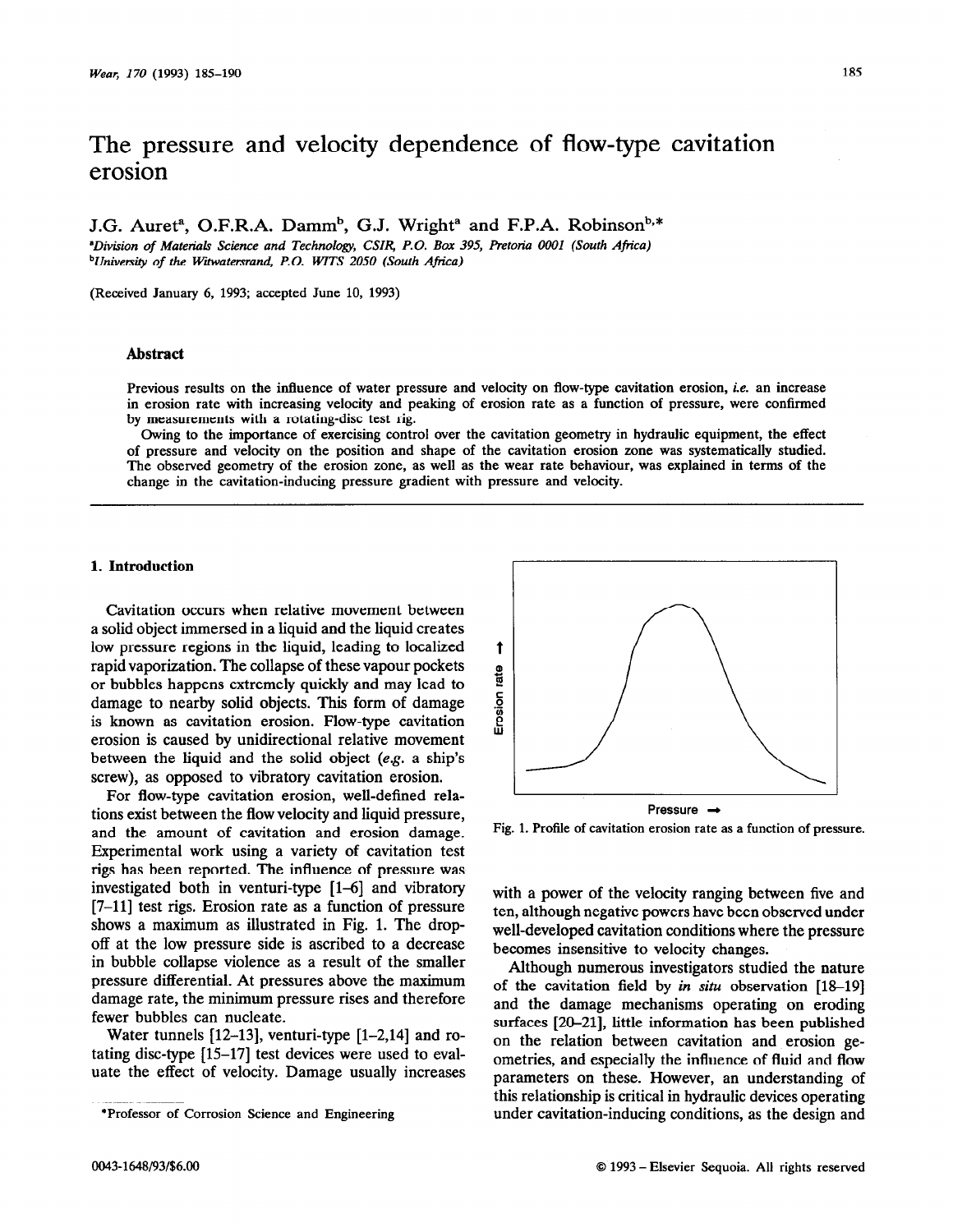operating conditions of such devices can be tailored to minimize damage by displacing the cavitation zone to less critical areas [22].

The relation between velocity and pressure, and cavitation and damage characteristics has been the subject of the present study. It is shown that both the amount and location of the damage can be understood in terms of the pressure profile behaviour.

## 2. **Experimental procedure**

#### 2.1. Cavitation erosion test rig

A rotating-disc test rig [15-16,23-251 was designed and built for the experimental work (Fig. 2). The rig facilitated the investigation of cavitation dynamics as well as erosion resistance under the conditions showed in Table 1.

The disc could contain three rectangular or three round samples on either side, as shown in Fig. 3. A maximum of three inducer holes were exposed at any



**Fig. 2. Schematic of cavitation test rig.** 

**TABLE 1. Specified parameter ranges for rotating disc test rig** 

time. The remaining holes were closed with an epoxy resin, whilst dummy stainless steel samples were fitted into the sample slots. The disc was positioned in a cylindrical pressure chamber between two stators which contained radial vanes to prevent excessive water rotation. The positions of the stators were adjustable to allow for the proper disc-stator distance to be selected. A transparent window was situated in the lid of the pressure chamber, in such a position that the cavitating regions on the disc could be viewed with the aid of a stroboscope. A 30 kW two-pole electric motor (natural frequency, 2910 rev  $min^{-1}$  rotated the disc via a belt and pulley system. The disc speed was varied by using different pulley size ratios. Water was pumped through the test chamber by means of a 2 MPa, 30  $1 \text{ min}^{-1}$ screw-type pump. Pressure and flow rate were controlled by hand-operated butterfly valves. Water could be re $circulated through the test chamber - for this' purpose$ the flow system included a  $100$  l reservoir  $-$  or passed through only once. In order to cater for chemically corrosive waters, the disc, test chamber, stators, drive shaft, valves, reservoir and all connections were made of stainless steel, while pump components were nickel plated. The flow system was completed by reinforced high-pressure rubber hose.

Heating of the water was required to reach the test temperature, which was mostly above ambient; this was facilitated by a 3 kW heating element in the reservoir. To control temperature rises caused by disc operation, cooling was also necessary. This was supplied by two facilities: a stainless steel cooling coil running around the inside perimeter of the test chamber and a shelland-tube heat exchanger situated in the flow loop.

## 2.2. Sample preparation

*The* test samples were made of AA type 1200 aluminium alloy (known as BS 1C in the UK and Al99,O in Germany) in the A4 annealed condition, of which

| Parameter             | Range                                                     | Comment                                                                     |  |  |  |
|-----------------------|-----------------------------------------------------------|-----------------------------------------------------------------------------|--|--|--|
| Static water pressure | $0.1-2$ MPa                                               |                                                                             |  |  |  |
| Water temperature     | Ambient to $100 °C$                                       |                                                                             |  |  |  |
| Sample velocity       | $\approx 40 - 60$ m s <sup>-1</sup>                       | Based on disc velocity, <i>i.e.</i> assuming<br>test fluid to be stationary |  |  |  |
| Air content of water  | Deaerated to<br>supersaturated                            | Measured as dissolved oxygen<br>content                                     |  |  |  |
| Water flow rate       | $0 - 30$ 1 min <sup>-1</sup>                              |                                                                             |  |  |  |
| Water quality         | neutral to corrosive<br>and containing<br>abrasive solids | To simulate typical mine waters                                             |  |  |  |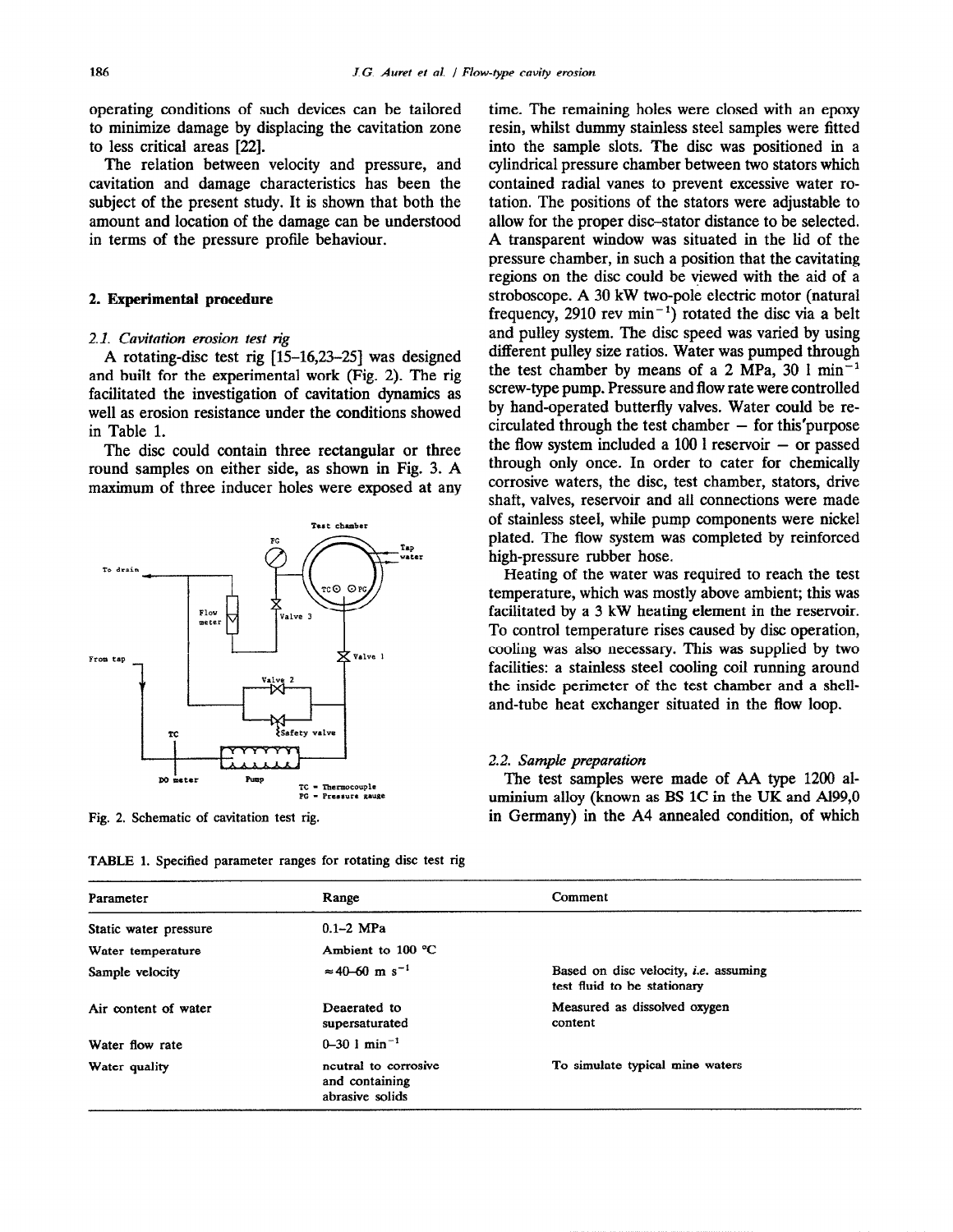

Fig. 3. Disc design for three rectangular and three roundsamples.

**TABLE 2. Composition and typical mechanical properties of AA 1200 Al alloy, H4' annealed condition'** 

| Chemical composition |                        |                          |                  |    |      | Mechanical properties |      |                          |                                     |                              |                                 |
|----------------------|------------------------|--------------------------|------------------|----|------|-----------------------|------|--------------------------|-------------------------------------|------------------------------|---------------------------------|
| Al                   | $\mathbf{C}\mathbf{u}$ | Mg                       | Si               | Fe | Mn   | Zn                    | Ti   | $_{\rm Cr}$              | $0.2\%$<br>Proof<br>stress<br>(MPa) | Tensile<br>strength<br>(MPa) | Elongation<br>in $50$ mm<br>(%) |
| <99.0                | 0.05                   | $\overline{\phantom{a}}$ | $Fe + Si$<br>1.0 |    | 0.05 | 0.1                   | 0.05 | $\overline{\phantom{m}}$ | 105                                 | 125                          | 8                               |

**'Strain hardened. Materiai subjected to the application of cold work after annealing (or hot forming), or to a combination of cold work and partial annealing/stabilising in order to secure the specified mechanical properties. H2, H4, H6 etc. indicates ascending order of tensile strength.** 

the composition and mechanical properties are listed in Table 2.

Rectangular samples,  $65 \text{ mm} \times 24 \text{ mm}$  and 4 mm thick, were machined to fit tightly into the disc. The surfaces exposed to cavitation were ground and polished to  $R_a \sim 0.1 \mu$ m. The samples were stored in a dry desiccator when not being tested.

#### 2.3. *Procedure for erosion testing*

*The* three rectangular sample positions on the front (window) side of the disc were used. The samples were eroded for 1 h in tap water at sample velocities of 48 and 51 m  $s^{-1}$  and static water pressures of 0.10, 0.12, 0.135, 0.15 and 0.25 MPa. (Not all combinations of velocity and pressure were tested.) The other test parameters were kept constant at the following values: water temperature, 53 °C; dissolved oxygen content of the water (used as an indication of the air content behaviour), 6.7 mg  $1^{-1}$ ; water flow rate, 30 1 min<sup>-1</sup>.

Before and after each test the samples were cleaned in ethanol, dried and weighed to the nearest 0.1 mg. The mass loss from each sample was converted to volume loss. Wear rates were calculated from the average volume loss for the three samples.

# 3. Results and discussion

# 3.1. Erosion results

*The* volume loss data as a function of pressure and velocity are detailed in Table 3. The volume losses are plotted in Fig. 4, showing that the volume loss was larger at the higher sample velocity of 51 m s<sup> $-1$ </sup> compared to a velocity of 48 m  $s^{-1}$ . A peak volume loss occurred at approximately 0.12 MPa for both velocities. Thus the general trends reported in the literature were confirmed.

#### **3.2. Cavitation dynamics**

**The** cavitation cloud was studied in siru with the aid of a stroboscope (Fig. 5(a)) for various velocity and pressure conditions, and compared with the erosion zone formed on the type 1200 Al alloy samples (Fig.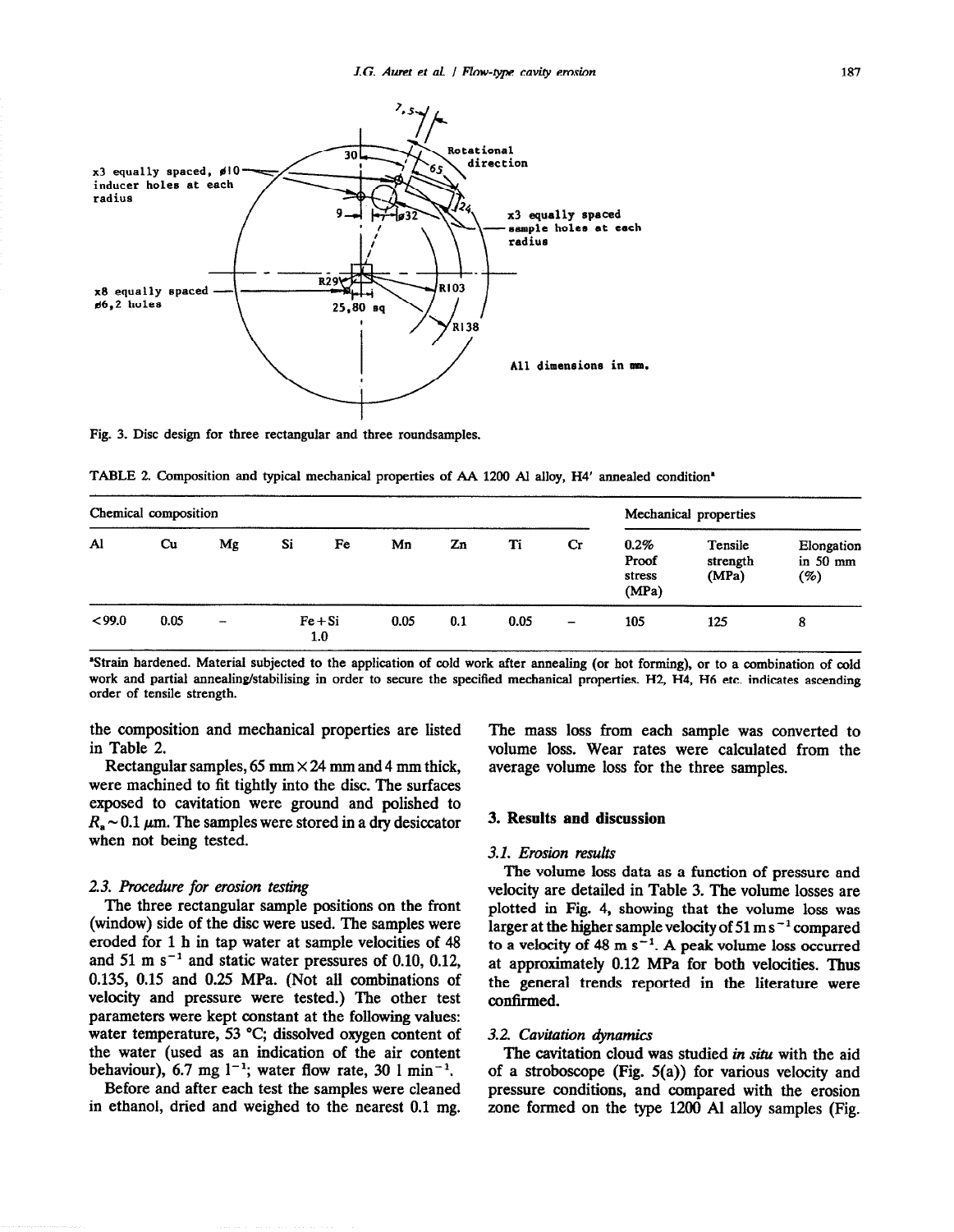**TABLE 3. Volume loss as a function of pressure and velocity** 

| Test<br>Code    | Velocity<br>$(m s^{-1})$ |                 | Static pressure<br>(MPa) |           | Average 1 h<br>cumulative         |
|-----------------|--------------------------|-----------------|--------------------------|-----------|-----------------------------------|
|                 | Mean<br>value            | SD <sup>a</sup> | Mean<br>value            | <b>SD</b> | volume loss<br>(mm <sup>3</sup> ) |
| SP <sub>6</sub> | 48.5                     | 0.08            | 0.10                     | 0         | 47.3                              |
| SP7             | 48.5                     | 0.10            | 0.12                     | 0         | 60.3                              |
| SP <sub>8</sub> | 48.6                     | 0.08            | 0.20                     | 0.007     | 30.8                              |
| SP <sub>5</sub> | 50.9                     | 0.07            | 0.10                     | 0         | 76.5                              |
| SP <sub>1</sub> | 50.8                     | 0.05            | 0.12                     | 0.001     | 99.3                              |
| SP <sub>4</sub> | 50.8                     | 0.04            | 0.137                    | 0.001     | 91.5                              |
| SP <sub>2</sub> | 50.8                     | 0.05            | 0.15                     | 0.001     | 86.3                              |
| SP <sub>3</sub> | 50.9                     | 0.06            | 0.25                     | 0.009     | 30.0                              |

**'SD = standard deviation.** 



**Fig. 4. Curves for volume loss as a function of pressure at 48**  and 51 m  $s^{-1}$  sample velocity.

5(b)). It was found that each cloud consisted of a "fixed" cavity and "travelling" cavities [12]. A primary erosion pit developed at the downstream end of the fixed cavity. This primary damage zone induced secondary cavitation and damage, the latter forming a "tail" at the downstream side of the primary damage zone.

The cavitation clouds and associated erosion zones are sketched in Fig. 6. Analysis of the figure shows that the cavitation clouds extended farther from the inducer holes with decreasing pressure and increasing velocity, and that the erosion zones moved farther downstream as a result, and vice versa. This is illustrated in Fig. 7, where the position of the erosion zone with respect to the inducer hole is plotted as a function of velocity and pressure. The position of the erosion zone compared to the cavitation cloud was also velocity and pressure dependent, but to a smaller degree (Fig. 8).

The relation between pressure and velocity, cavitation erosion rate and the position of the cavitation damage can be graphically demonstrated in terms of the dynamically created pressure differential. Consider firstly the hypothetical pressure profiles for two different static pressures in Fig. 9(a). Since  $P_{02}$  is smaller than  $P_{01}$  but constant velocity is assumed, the pressure profile for





Fig. 5. (a) *In situ* observation of the cavitation cloud and (b) **erosion zone formed on the samples (Al to A3). Velocity is 51 m s-' and pressure 0.15 MPa.** 

**Fig. 6. Cavitation cloud and associated erosion zone for the following sample velocities and static pressures, respectively: (a) 48 m 5-l and 0.10 MPa; (b) 48 m s-' and 0.12 MPa; (c) 48 m**   $s^{-1}$  and 0.135 MPa; (d) 51 m  $s^{-1}$  and 0.12 MPa; (e) 51 m  $s^{-1}$ and 0.135 MPa; (f)  $51 \text{ m s}^{-1}$  and 0.15 MPa; (g)  $51 \text{ m s}^{-1}$  and **0.25 MPa. Fixed and travelling cavities are respectively indicated by solid and dashed lines. The erosion zones are indicated by the dotted areas.**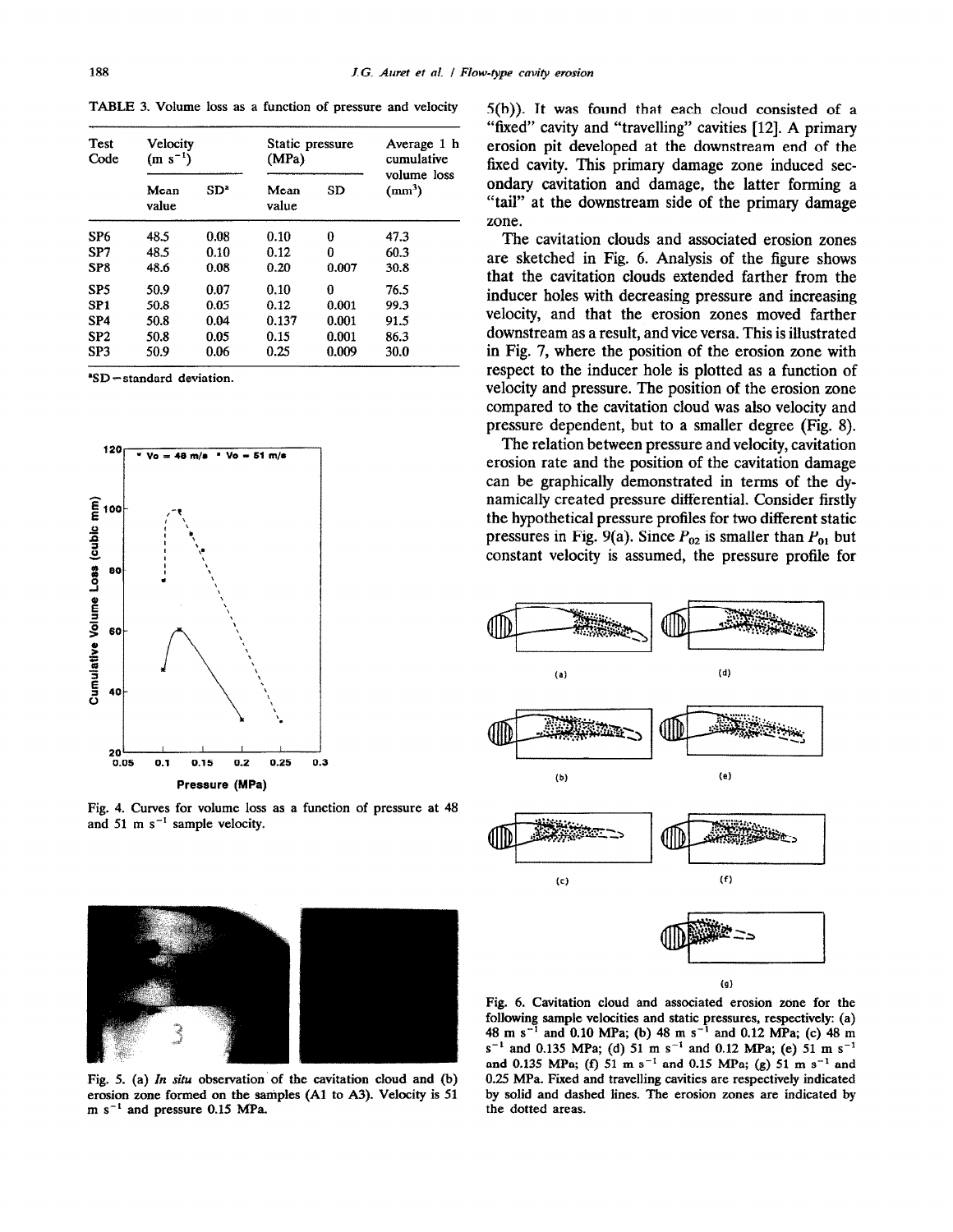

**Fig. 7. The distance between the downstream edge of the inducer hole and the centre of the primary erosion zone, plotted as a function of velocity and pressure.** 



**Fig. 8. The distance between the downstream end of the fized part of the cavitation cloud and the centre of the primary erosion zone, plotted as a function of velocity and pressure.** 

 $P_{\alpha 2}$  is displaced to lower pressures. As a result, the region of underpressure (hatched area) increases. Thus the cavitation cloud expands in the downstream direction and the erosion zone moves farther downstream.

The number of cavitating bubbles increases at the same time as a result of the larger underpressure region, while the pressure gradient for collapse, *i.e.*  $\Delta P_2$ , will decrease. These two opposing factors lead to the



**Fig. 9. Hypothetical curves of influence of (a) pressure and (b) velocity on cavitation pressure differential. The cavitation pa**rameter  $\sigma = (P_0 - P_v)/(\rho v_0^2/2)$ , where  $\rho$  is the liquid density,  $P_0$ **the undisturbed liquid pressure,** *P,* **the liquid vapour pressure**  and  $v_0$  the relative velocity of the undisturbed liquid [12].

existence of a peak damage rate as reported in the literature [1–11].

In the case of two different velocities (Fig. 9(b)), the region of underpressure expands for the higher velocity  $v_{02}$ . Thus cavitation bubbles leave this region farther downstream and the erosion zone shifts downstream. At the same time, cavitation damage will increase because of the larger number of cavitating bubbles, as found in previous studies [12-17].

#### 4. **Conclusions**

The existence of a peak erosion rate as a function of pressure was confirmed by the present results. The erosion rate increased with increasing velocity over the range tested (48 to 51 m s<sup>-1</sup>).